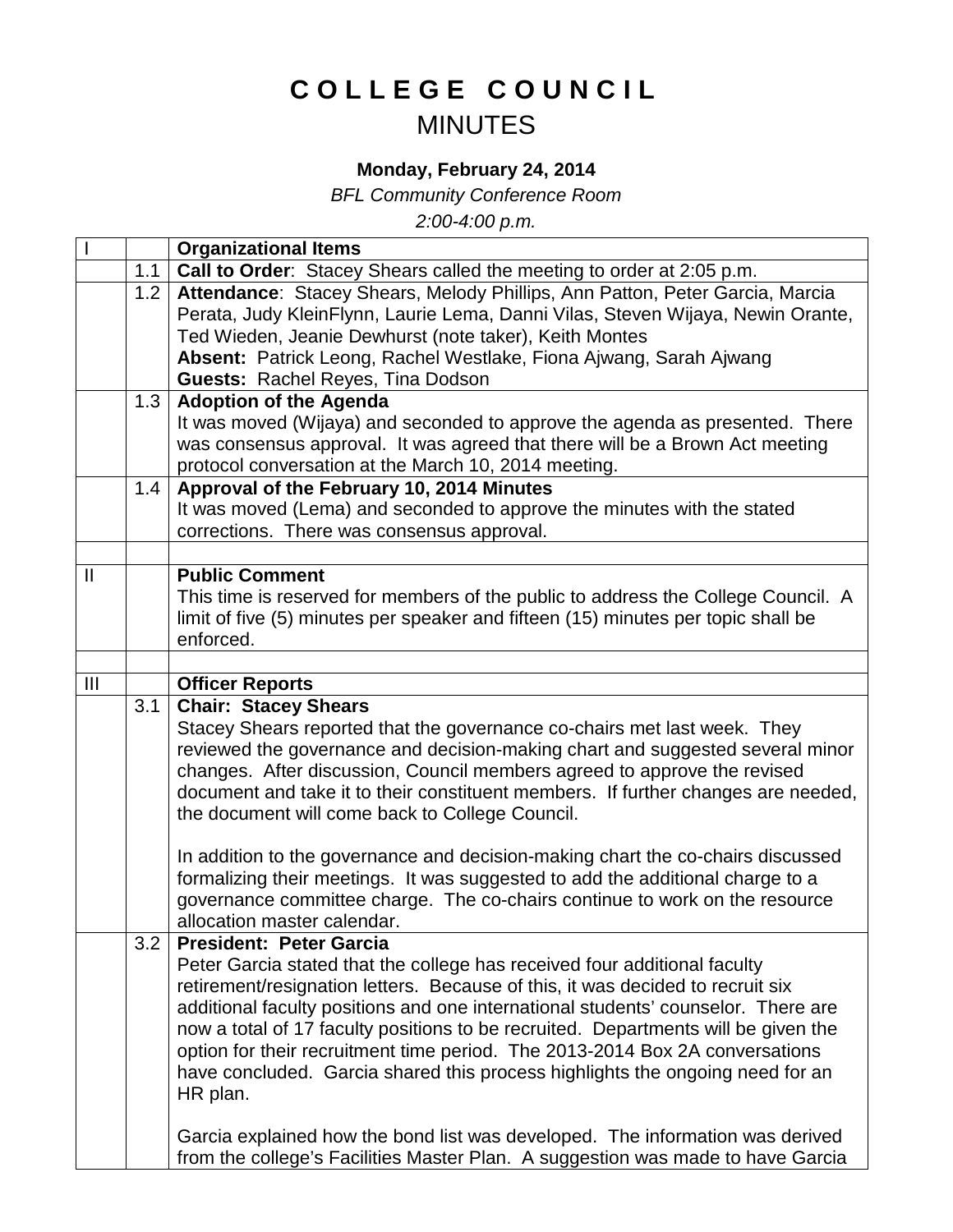|        |                         | attend other constituency meetings to explain how the list was developed.                                                                                                                                                                                                                                                                                                                                                                                                                                                                                                                                                                                                                                                                                                                                                                            |
|--------|-------------------------|------------------------------------------------------------------------------------------------------------------------------------------------------------------------------------------------------------------------------------------------------------------------------------------------------------------------------------------------------------------------------------------------------------------------------------------------------------------------------------------------------------------------------------------------------------------------------------------------------------------------------------------------------------------------------------------------------------------------------------------------------------------------------------------------------------------------------------------------------|
|        | 3.3 <sup>°</sup><br>3.4 | <b>Faculty Senate President: Laurie Lema</b><br>Laurie Lema reported that the accreditation resolution in support of City College of<br>San Francisco and concerns about ACCJC did not pass. She thanked classified<br>staff members for attending the meeting and voicing their concerns. DVC<br>Procedure 1018.01, Program Review, was finalized at the Faculty Senate meeting<br>and will now move ahead for consultation with the president. The Senate Council<br>unanimously approved the Strategic Plan.<br><b>Classified Senate President: Ann Patton</b><br>The Classified Senate passed the Strategic Plan.                                                                                                                                                                                                                                |
|        | 3.5                     | <b>ASDVC: Sam Park</b><br>Keith Montes, VP of Executive Affairs for ASDVC, will temporarily be replacing<br>Sam Park, ASDVC president. The next ASDVC meeting will review the draft<br>Technology Master Plan, adding Math Lab hours on Saturdays, and showing<br>support for the DSS program. There will be a discussion on a piece of legislation<br>that will enable admissions preference to college to certain ethnic groups entering<br>college.                                                                                                                                                                                                                                                                                                                                                                                               |
| IV     |                         | <b>Accreditation Update - Discussion</b><br>Ted Wieden shared that the draft reports are more or less in and have been<br>reviewed by the technical writer. Wieden feels that we are on track to have a<br>complete draft document available for college review beginning late March. The<br>goal is to have the report come to College Council mid-to late April 2014.                                                                                                                                                                                                                                                                                                                                                                                                                                                                              |
| $\vee$ |                         | Equal Employment Opportunity Advisory Committee Update - Information<br>Newin Orante gave an update on activities for the Equal Employment Opportunity<br>Advisory Committee (EEOAC). The committee recognizes it needs to be more<br>engaged in hiring processes at the college and the District. The committee<br>continues to review the Uniform Selection Guide. They provided feedback on two<br>new District procedures: BP 1023, Equity in Student Achievement; and BP 2059,<br>Diversity. The committee sanctioned the speaker series that launched February<br>18. Orante stated that his office is reviewing the recruitment plans for the faculty<br>hiring process. It will be important to review the data once the process is<br>completed. There will be more emphasis on in-depth training before the next<br>hiring process begins. |
| VI     |                         | <b>Workforce Development Committee Update - Information</b><br>Tina Dodson, co-chair of the Workforce Development Committee, attended to<br>share the activities of the committee. This committee meets four times a year.<br>The sub-committee for resource allocation is currently reviewing applications for<br>funding. The marketing sub-committee is working to update some of the CTE<br>marketing materials. The committee continues to look for new grant opportunities.<br>The current Workforce Development Plan expires in 2015. The committee is<br>beginning the process to develop a new plan. Dodson was encouraged to have<br>the committee receive broad input in the creation of the new plan. A close-out<br>report of the old plan will also need to be completed.                                                              |
| VII    |                         | <b>New Strategic Plan - Decision</b><br>It was moved (Lema) moved and seconded (Vilas) to accept the Strategic Plan<br>and move it forward to the college president. There consensus approval. A big<br>thank you was given to all who worked very hard the development of this plan.                                                                                                                                                                                                                                                                                                                                                                                                                                                                                                                                                                |